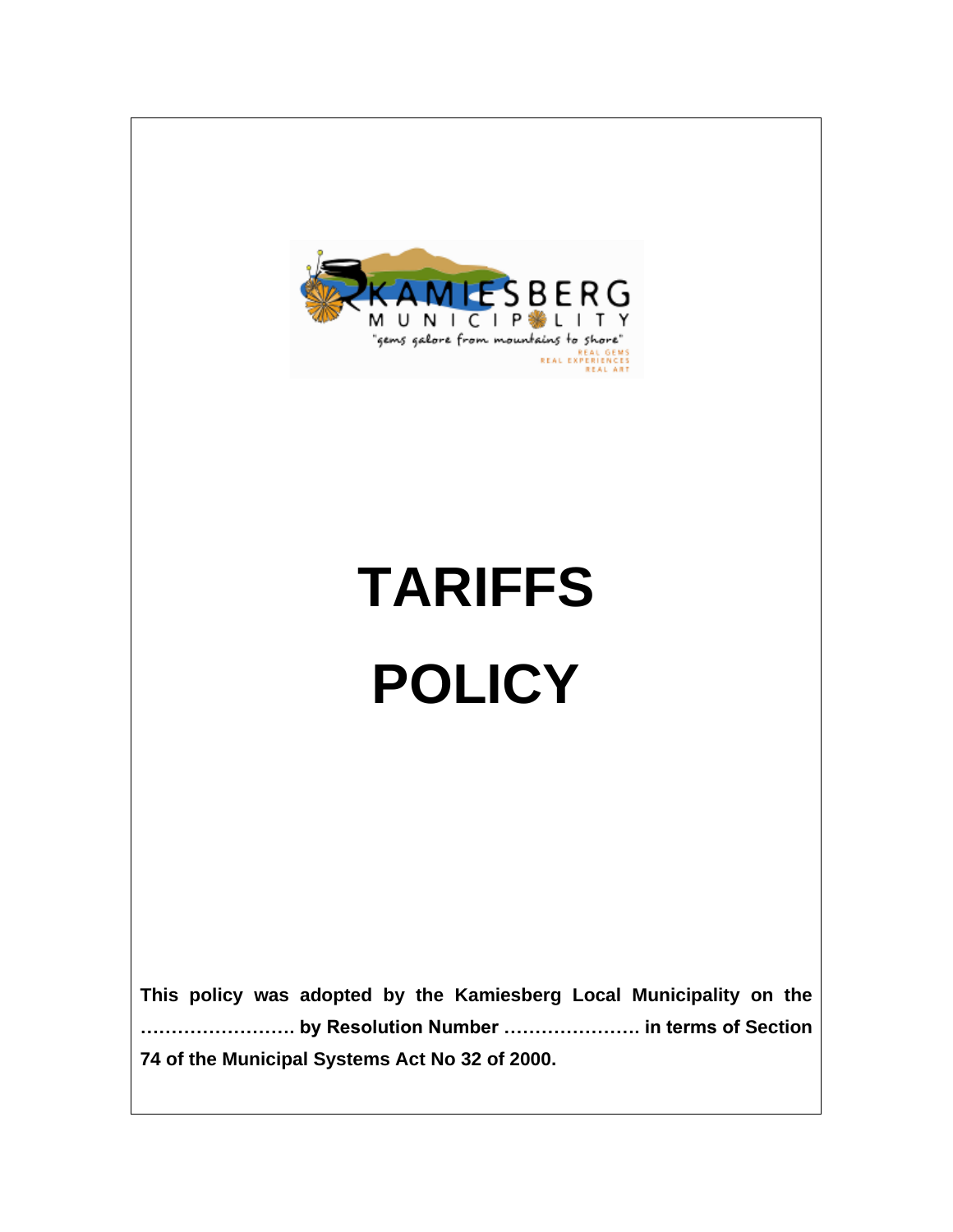1

#### NOTES

- 1. This is a mandatory policy in terms of the Municipal Systems Act and also a budget-related policy in terms of the definition of such policies in Section 1 of the MFMA. This policy must therefore be reviewed, and revised if necessary, as part of each annual budget process.
- 2. The accounting officer (municipal manager) is charged with the responsibility for managing the revenues of the municipality (Section 64 of the MFMA) and is therefore responsible for the implementation and administration of this policy.
- 3. In terms of Section 75 of the Municipal Systems Act the council must adopt by-laws to give effect to this policy.

#### **DEFINITIONS**

All material technical terms are defined in each appropriate section of the policy.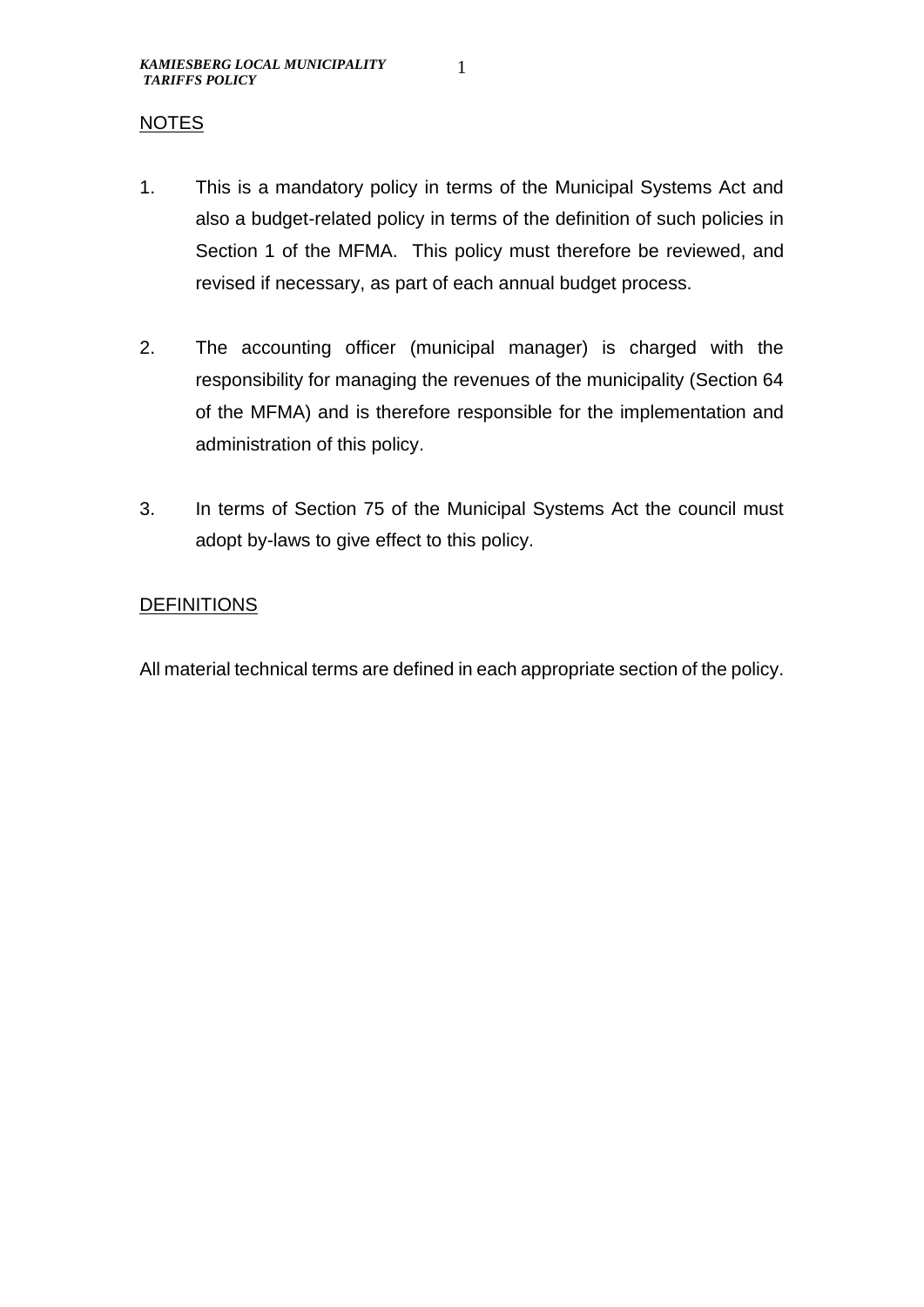#### TABLE OF CONTENTS

Page

PART 1: GENERAL INTRODUCTION AND OBJECTIVE 3

PART 2: GENERAL PRINCIPLES 3

PART 3: CALCULATION OF TARIFFS FOR MAJOR SERVICES 6

PART 4: WATER

7

PART 5: REFUSE REMOVAL 9

PART 6: SEWERAGE 9

PART 7: MINOR TARIFFS 10

PART 8: PROMULGATION OF BY-LAWS AND REVIEW OF POLICY 12

PART 9: ANNEXURE: LEGAL REQUIREMENTS 12

2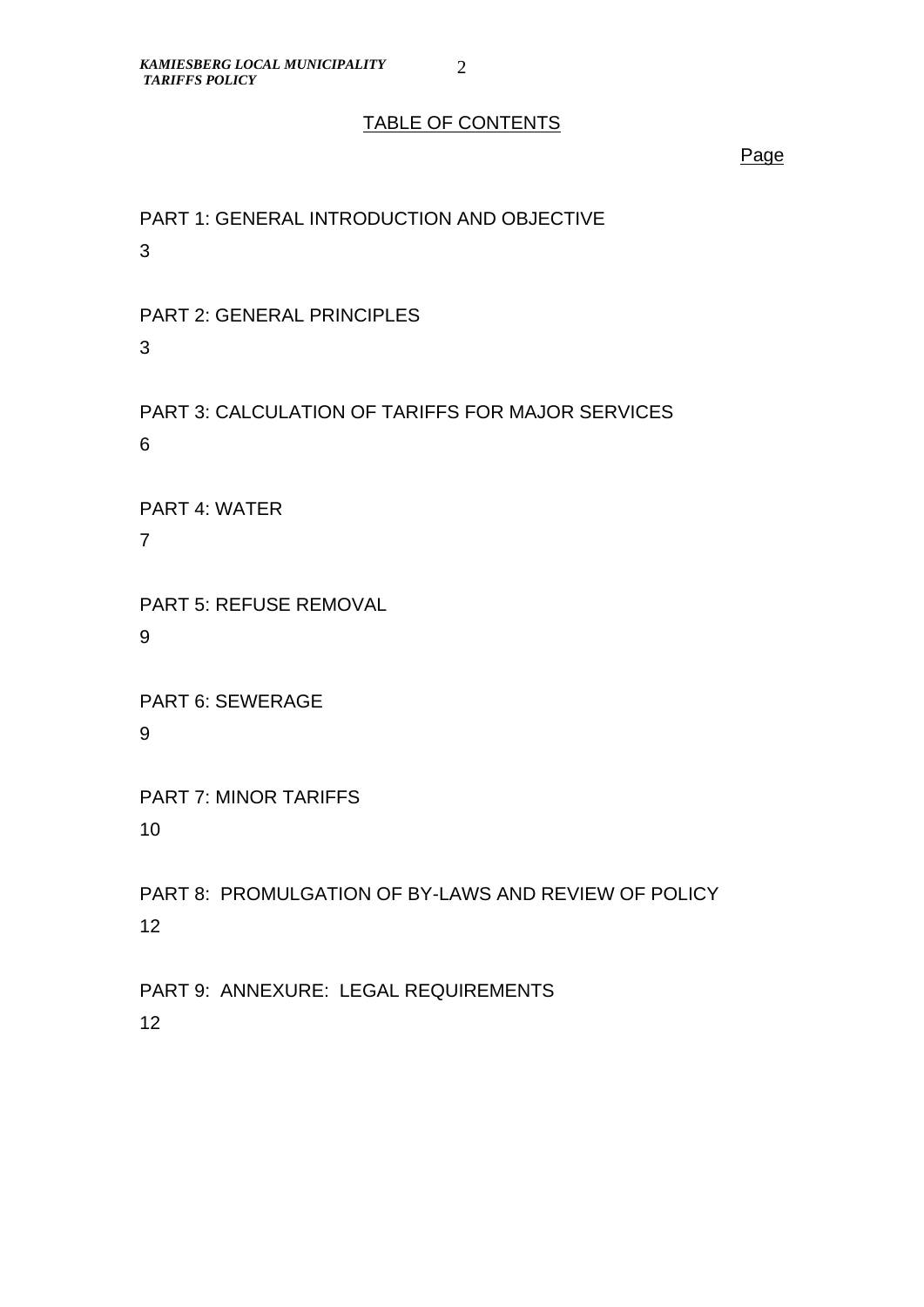### PART 1: GENERAL INTRODUCTION AND OBJECTIVE

A tariff policy must be compiled, adopted and implemented in terms of Section 74 of the Local Government: Municipal Systems Act 2000, such policy to cover, among other things, the levying of fees for municipal services provided by the municipality itself or by way of service delivery agreements.

The tariffs policy has been compiled taking into account, where applicable, the guidelines set out in Section 74 (see part 9 of this policy).

In setting its annual tariffs the council shall at all times take due cognisance of the tariffs applicable elsewhere in the economic region, and of the impact which its own tariffs may have on local economic development.

### PART 2: GENERAL PRINCIPLES

Service tariffs imposed by the local municipality shall be viewed as user charges and not as taxes, and therefore the ability to pay of the relevant consumer or user of the services to which such tariffs relate, shall not be considered as a relevant criterion (except in the case of the indigency relief measures approved by the municipality from time to time).

The municipality shall ensure that its tariffs are uniformly and fairly applied throughout the municipal region.

Tariffs for the major services presently rendered or to be rendered by the municipality, namely: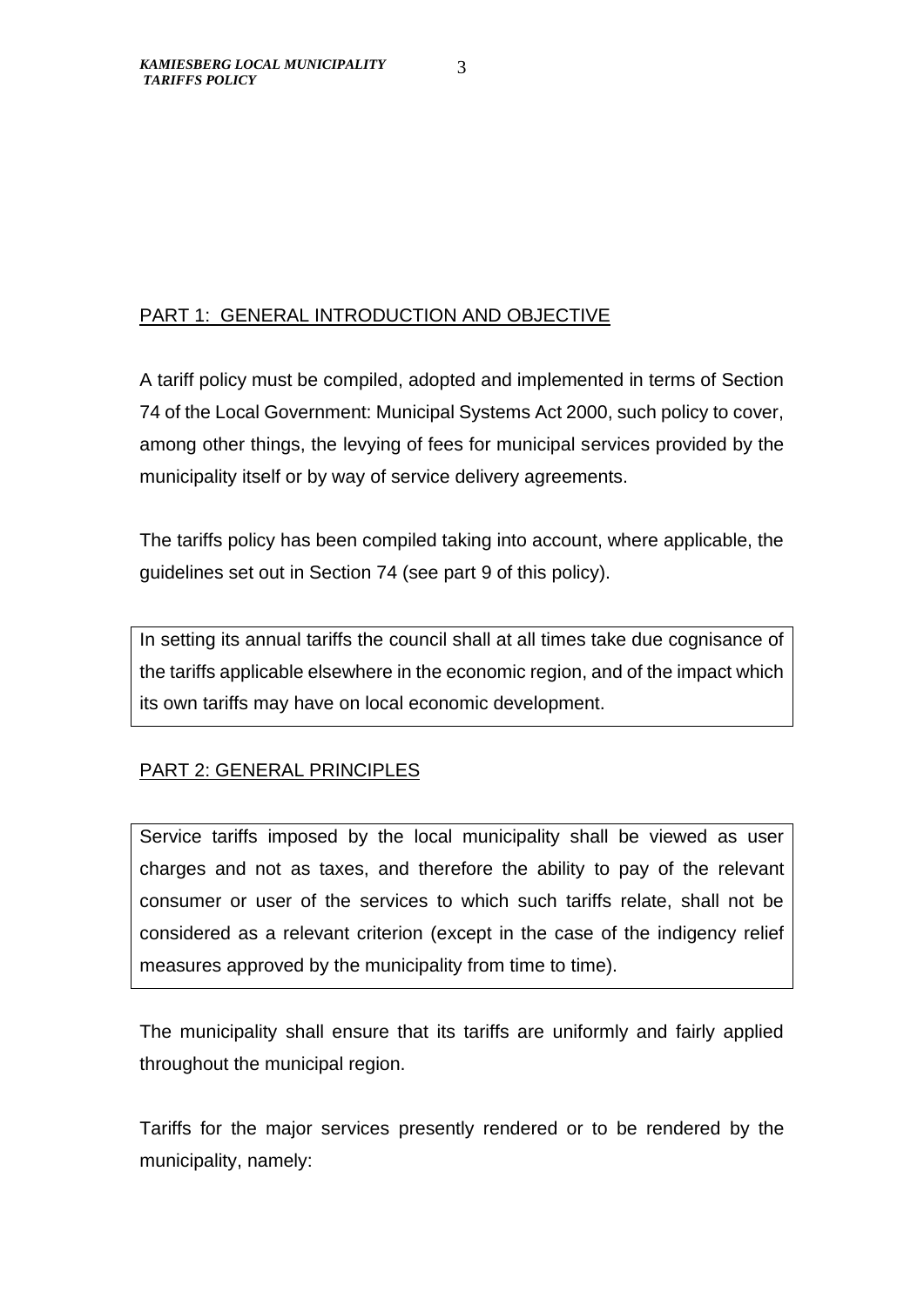4

- water
- sewerage (waste water)
- refuse removal (solid waste),
- **electricity**

shall as far as possible recover the expenses associated with the rendering of each service concerned. The tariff which a particular consumer or user pays shall therefore be directly related to the standard of service received and (where applicable) the quantity of the particular service used or consumed.

The municipality shall develop, approve and at least annually review an indigency support programme for the municipal area. This programme shall set out clearly the municipality's cost recovery policy in respect of the tariffs which it levies on registered indigents, and the implications of such policy for the tariffs which it imposes on other users and consumers in the municipal region.

In line with the principles embodied in the Constitution and in other legislation pertaining to local government, the municipality may differentiate between domestic and commercial and other users and consumers in regard to the tariffs which it levies. Such differentiation shall, however, at all times be reasonable, and shall be fully disclosed in each annual budget.

The application of the municipality's tariff policy shall be transparent, and the extent to which there is cross-subsidisation between categories of consumers or users shall be evident to all consumers or users of the service in question.

The municipality further undertakes to ensure that its tariffs shall be easily explainable and understood by all consumers and users affected by the tariff policy concerned.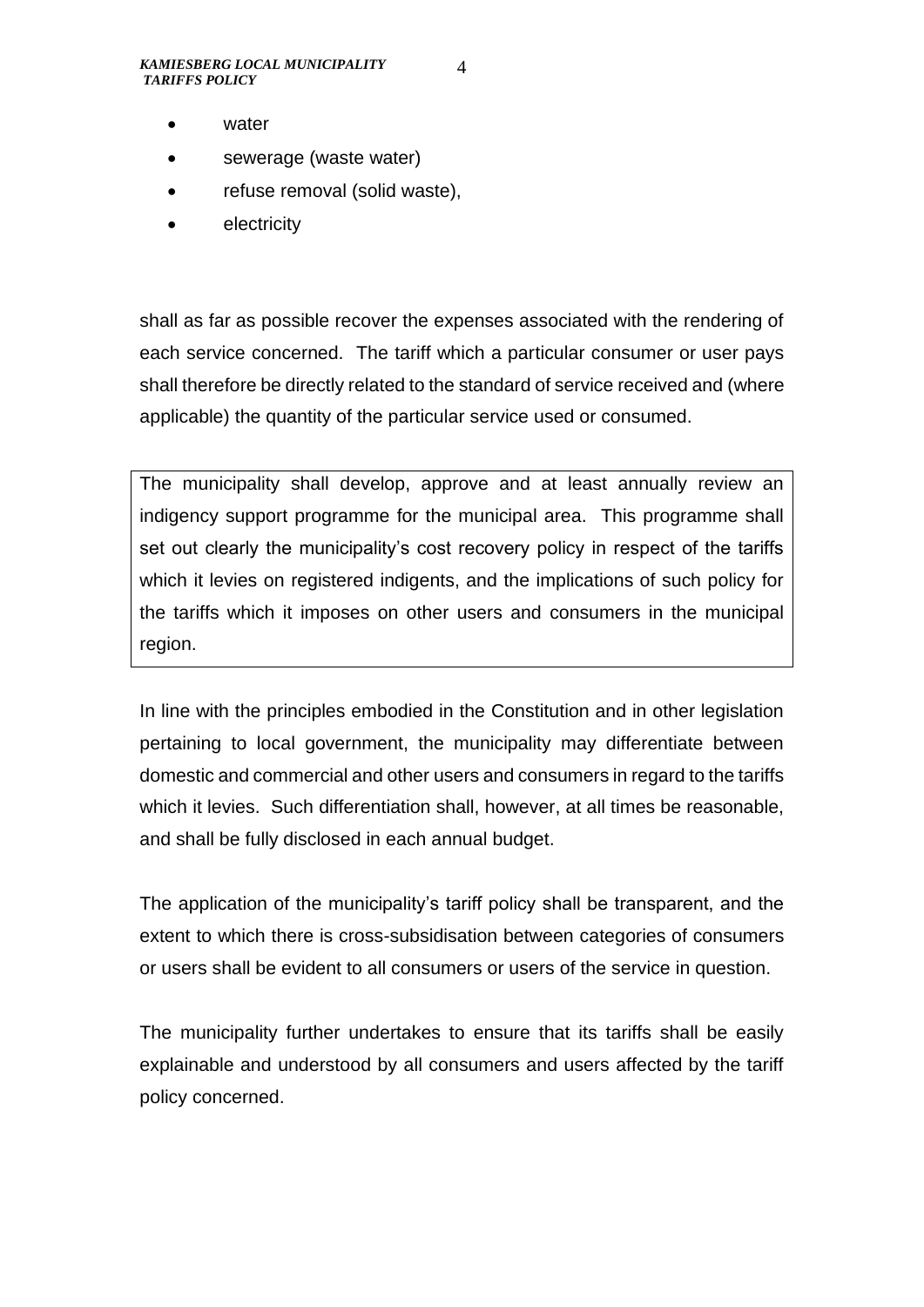The municipality also undertakes to render its services cost effectively in order to ensure the best possible cost of service delivery.

In the case of directly measurable services, namely water, the consumption of such services shall be properly metered by the municipality. In respect of those premises where pre-paid meters have not been installed, meters shall be read, wherever circumstances reasonably permit, on a monthly basis. The charges levied on consumers shall be proportionate to the quantity of the service which they consume.

In addition, the municipality shall levy fixed monthly availability charges for the provision of water. Generally, consumers of water shall therefore pay two charges: one, relatively minor, which is unrelated to the volume of consumption and is levied because of the availability of the service concerned; and another directly related to the metered consumption of the service in question.

In considering the costing of its water and sewerage services, the municipality shall take due cognisance of the high capital cost of establishing and expanding such services, and of the resultant high fixed costs, as opposed to variable costs of operating these services. The municipality therefore undertakes to plan the management and expansion of the services carefully in order to ensure that both current and reasonably expected future demands are adequately catered for, and that demand levels which fluctuate significantly over shorter periods are also met. This may mean that the services operate at less than full capacity at various periods, and the costs of such surplus capacity must also be covered in the tariffs which are annually levied.

In adopting what is fundamentally a two-part tariff structure for its water service, namely a fixed availability charge coupled with a charge based on consumption, the municipality believes that it is properly attending to the demands which both future expansion and variable demand cycles and other fluctuations will make on service delivery.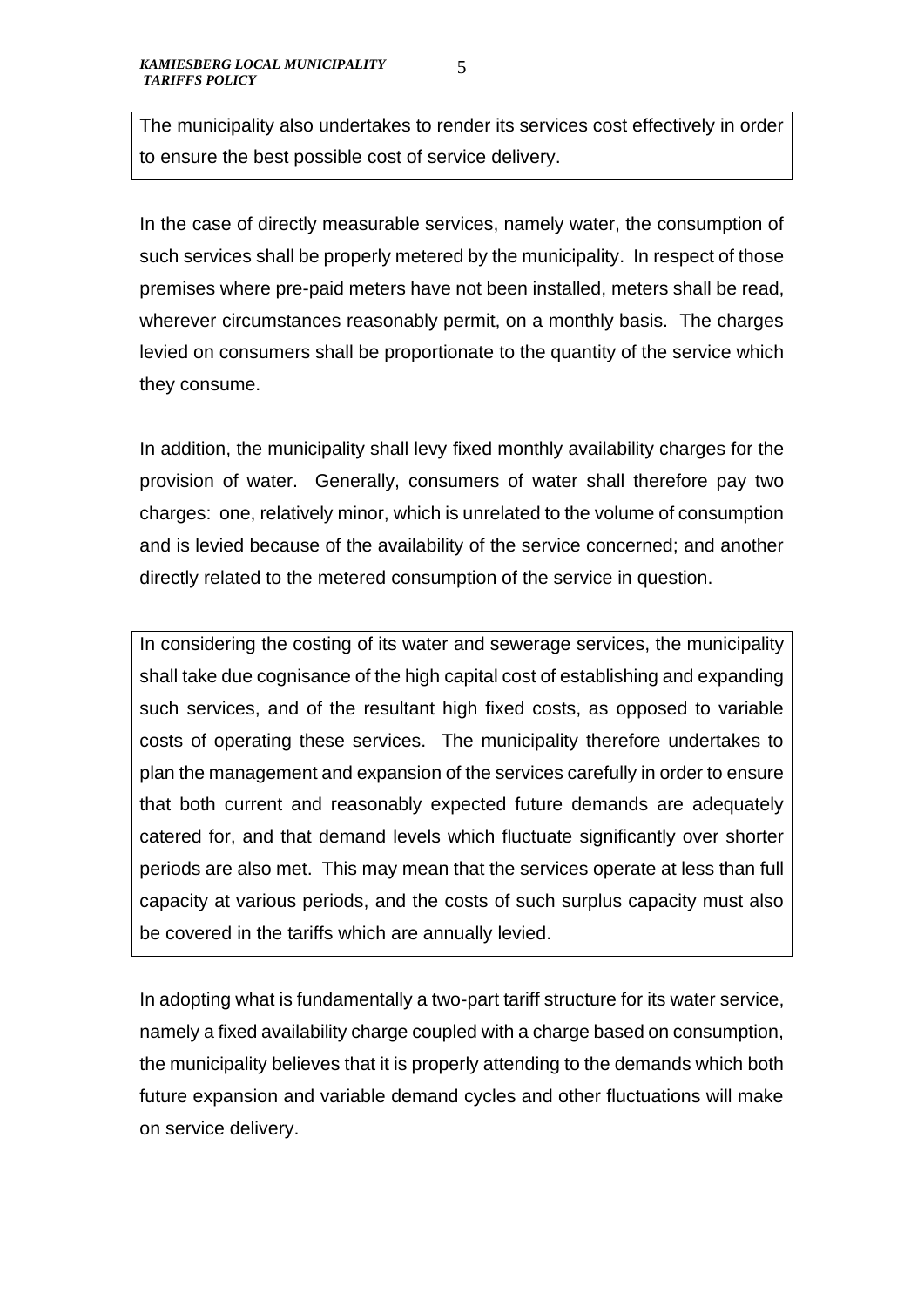#### CATEGORIES OF CONSUMERS

Separate tariff structures may be imposed for the following categories of consumers (which the council may change):

- domestic consumers;
- commercial consumers;
- industrial consumers;
- agricultural consumers;
- consumers with whom special agreements were made;
- consumers in certain geographical areas;
- sport and recreation facilities
- educational institutions; and
- public benefit organisations

#### PART 3: CALCULATION OF TARIFFS FOR MAJOR SERVICES

In order to determine the tariffs which must be charged for the supply of the three major services, the municipality shall identify all the costs of operation of the undertakings concerned, including specifically the following:

- \* Cost of bulk purchases in the case of water.
- \* Cost of bulk sewage purification, in the case of sewerage.
- \* Distribution costs.
- \* Distribution losses in the case of water.
- \* Depreciation expenses.
- Maintenance of infrastructure and other fixed assets.
- \* Administration and service costs, including:
	- service charges levied by other departments such as finance, human resources and legal services;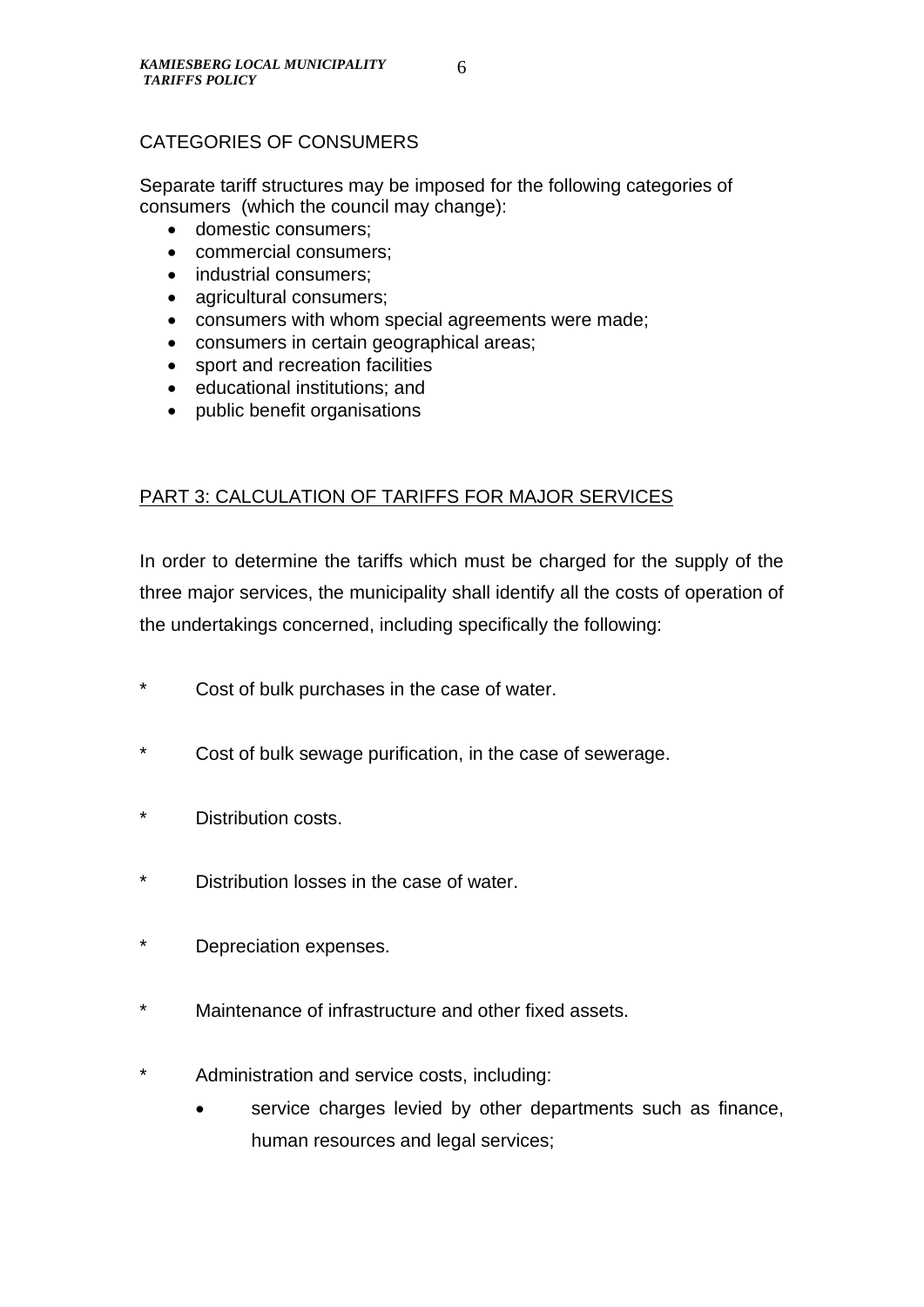- reasonable general overheads, such as the costs associated with the office of the municipal manager;
- adequate contributions to the provisions for bad debts;
- all other ordinary operating expenses associated with the service concerned (note: the costs of the democratic process in the municipality – that is, all expenses associated with the political structures of the municipality – shall form part of the expenses to be financed from property rates and general revenues, and shall not be included in the costing of the major services of the municipality).
- \* The intended surplus (if any) to be generated for the financial year, such surplus to be applied:
	- as an appropriation to the capital replacement reserve; and/or
	- generally in relief of rates and general services.
- The cost of approved indigency relief measures in so far as any part of such cost has not been covered by the municipality's equitable share of revenues collected nationally.

The municipality shall provide the **first 2 kl of water per month free of charge** to consumers. The municipality shall further consider relief in respect of the tariffs for sewerage and refuse removal for such registered indigents to the extent that the council deems such relief affordable in terms of each annual budget.

Because water is a scarce national resource, and this municipality is committed to the prudent conservation of such resources.

No availability charge shall be levied on properties where pre-paid meters have been installed.

### **PART 3: ELECTRICITY**

The various categories of electricity consumers, as set out below, shall be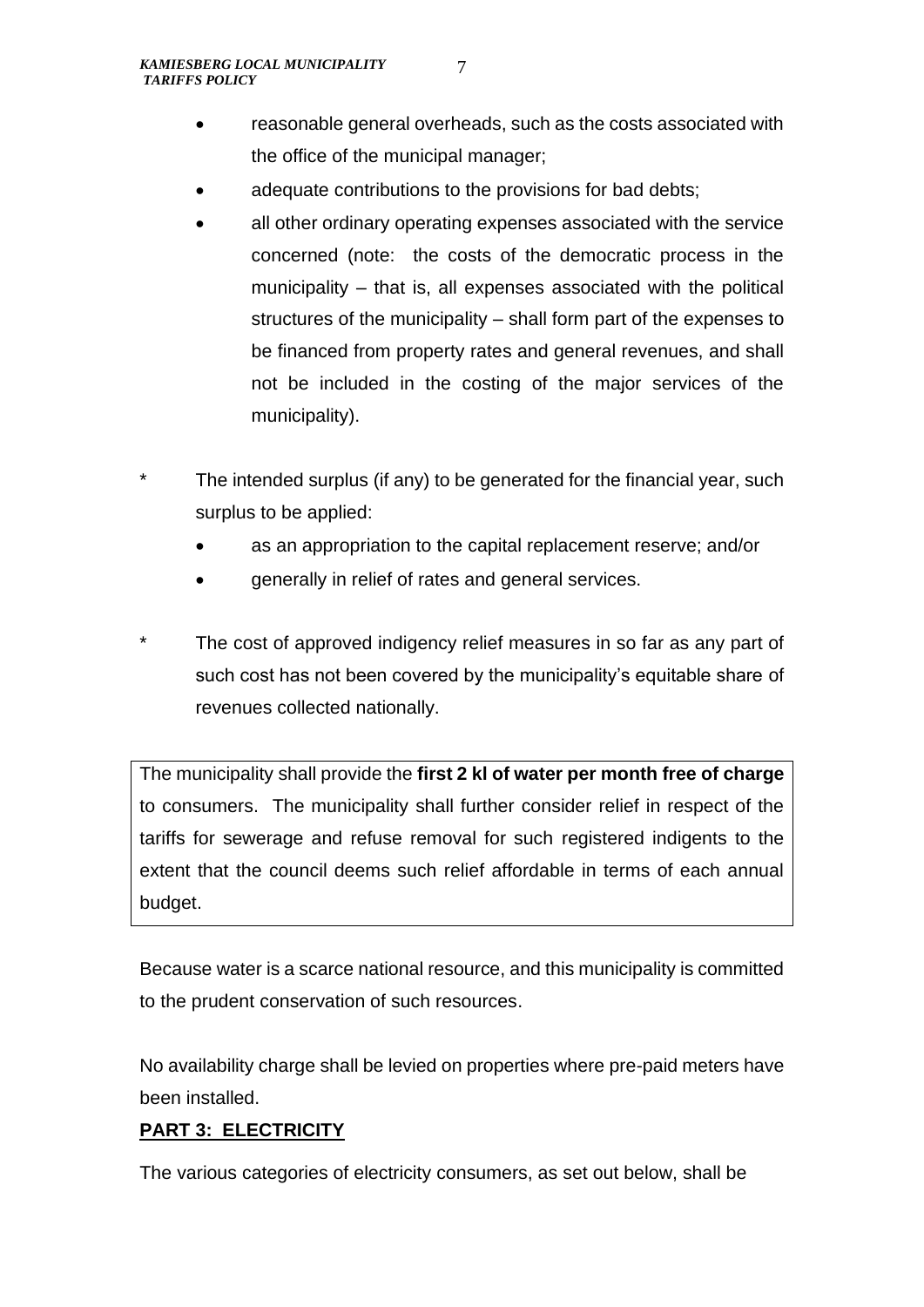charged at the applicable tariffs, as approved by the Council in each Annual Budget:

- Domestic Prepaid
- Domestic Conventional
- Commercial Conventional
- Commercial Prepaid
- Commercial Three Phase

The rising block tariffs will apply as approved by the National Electricity Regulator

| Category           | <b>Current tariff</b> | <b>Proposed tariff</b> |
|--------------------|-----------------------|------------------------|
| <b>Residential</b> | (1 July 2019)         | (1 July 2020)          |
| $0-2kl$            | Free                  | Free                   |
| 2-10kl             | 12.99                 | 13,63                  |
| 10-20kl            | 16.70                 | 17,52                  |
| 20-30kl            | 29.69                 | 31,14                  |
| 30k                | 42.68                 | 44,77                  |

#### PART 4: WATER

The categories of water consumers as set out above shall be charged at the applicable tariffs, as approved by the council in each annual budget.

Tariff adjustments shall be effective from 1 July each year or as soon as possible thereafter.

Categories of consumption and charges shall be:

\* **All indigent domestic water consumers shall provisionally receive the the first 2 (two) kl of water consumed per month for free.** Thereafter a stepped tariff per kl as determined by the council from time to time shall be applicable on conventionally metered monthly water consumption. The tariff shall escalate from one consumption scale to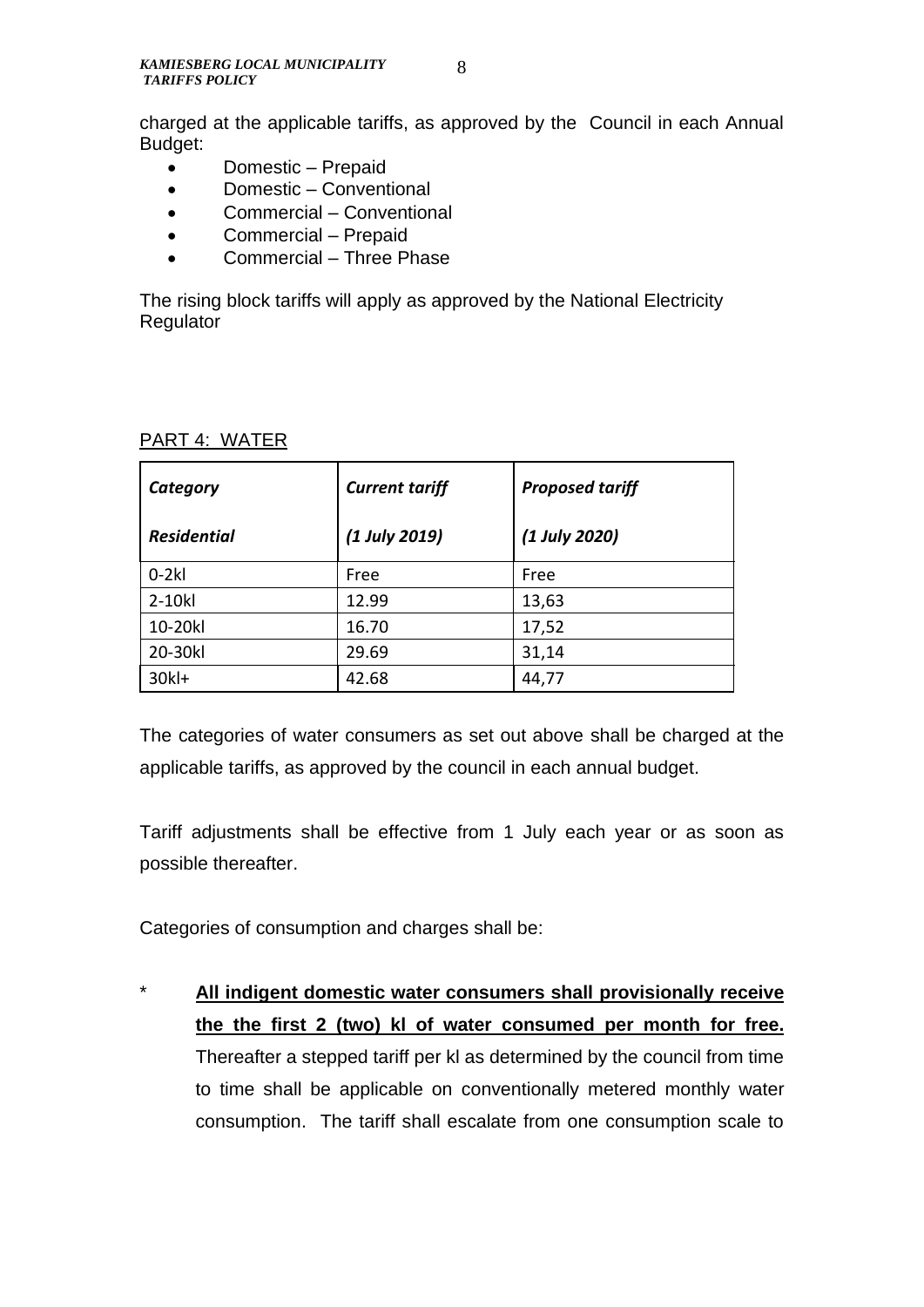the next in order to promote the conservation of the municipality's scarce water resources.

- Once the municipality has completed its register of indigents, the council reserves the right in future budgets to supply the first 2 (two) kl of water consumed per month free of charge only to such indigent households.
- \* Tariffs for pre-paid domestic water consumption shall be based on the monthly consumption scales as determined by the council from time to time.
- \* Tariffs for conventionally metered and pre-paid commercial and other consumption shall be based on the monthly scales as determined by the council from time to time. Tariffs shall escalate from one consumption scale to the next in order to promote the conservation of the municipality's scarce water resources.
- Where water consumption is supplied by means of standpipes (that is, consumption cannot be metered) the households receiving such service shall be charged only the fixed availability charge. Registered indigent households shall not be liable to pay such charge, but the council reserves the right to restrict the water supply to such households, if technically feasible, to 2 (two) kl per household per month.

| Category                 | <b>Current tariff</b><br>(1 July 2019) | <b>Proposed tariff</b><br>(1 July 2020) |
|--------------------------|----------------------------------------|-----------------------------------------|
| Residential              | 80.46                                  | 84,40                                   |
| <b>Business</b>          | 149.67                                 | 157,00                                  |
| Hospital /Schools/Hostel | 149.67                                 | 157,00                                  |

#### PART 5: REFUSE REMOVAL

The categories of refuse removal users as set out below shall be charged at the applicable tariffs, as approved by the council in each annual budget.

9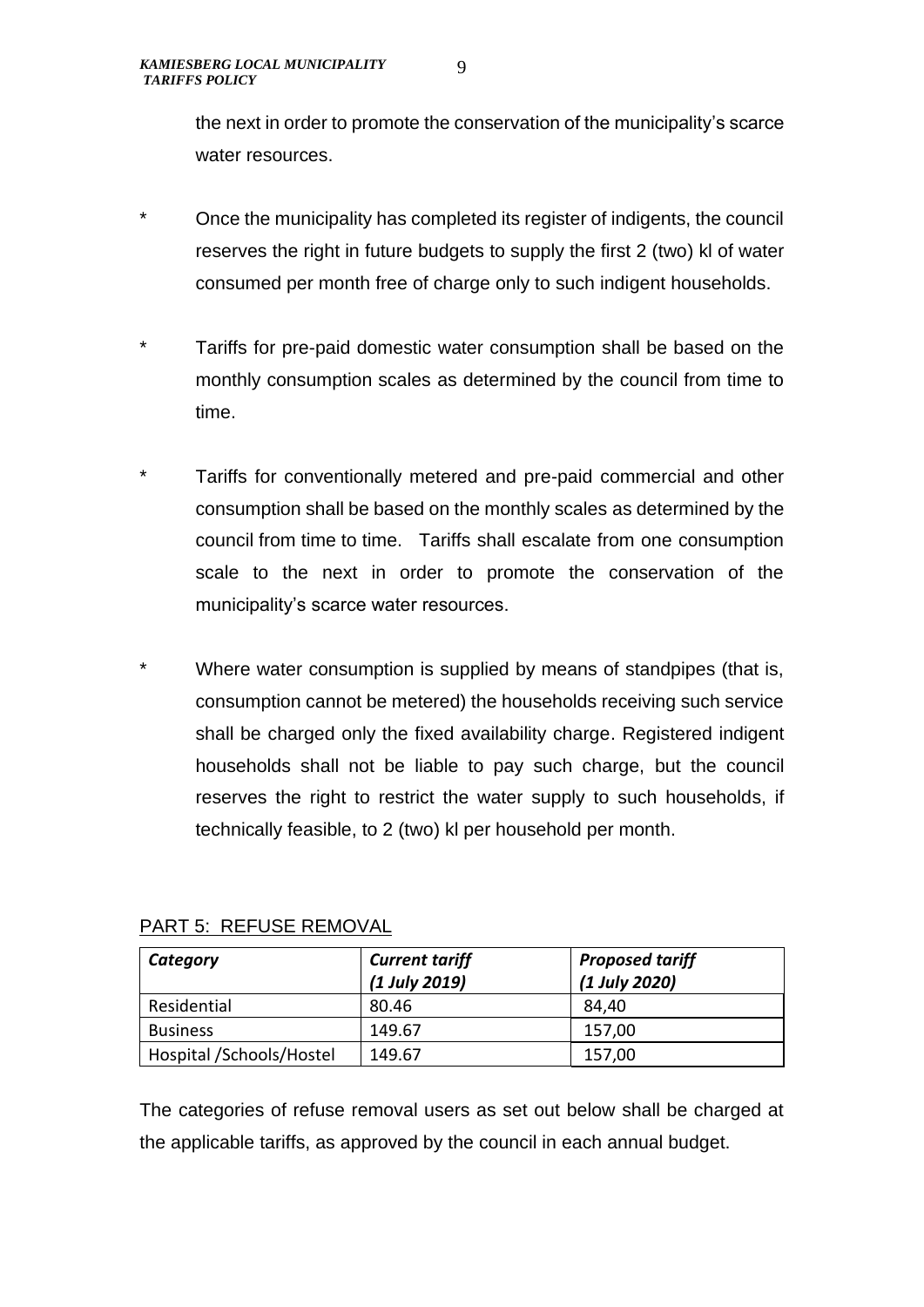Tariff adjustments shall be effective from 1 July each year or as soon as possible thereafter.

A separate fixed monthly refuse removal charge shall apply to each of the following categories of users, based on the costs of the service concerned:

- \* Domestic users, a tariff per bin per month for twice weekly removals.
- \* Commercial and other users, a basic service charge per month plus a tariff per bin for twice weekly removals.
- \* Commercial and other users may enter into an agreement with the municipality for additional removals, in which case the tariff shall be the normal commercial tariff applied pro-rata to the service requested.

| Category                 | <b>Current tariff</b> | <b>Proposed tariff</b> |
|--------------------------|-----------------------|------------------------|
|                          | (1 July 2019)         | (1 July 2020)          |
| Residential              | 199.55                | 209,33                 |
| Churches                 | 199.55                | 209,33                 |
| <b>Business</b>          | 215.63                | 226,20                 |
| High Volume users        | 431.28                | 452,41                 |
| Drain per pull           | 221.26                | 232,10                 |
| Hospital /Schools/Hostel | 406.40                | 426,31                 |

#### PART 6: SEWERAGE

The categories of sewerage users as set out below shall be charged per month at the applicable tariff as approved by the council in each annual budget.

Tariff adjustments will be effective from 1 July each year or as soon as possible thereafter.

Categories of usage and charges shall be:

Waterborne sewage disposal for domestic users: a flat rate per household per month.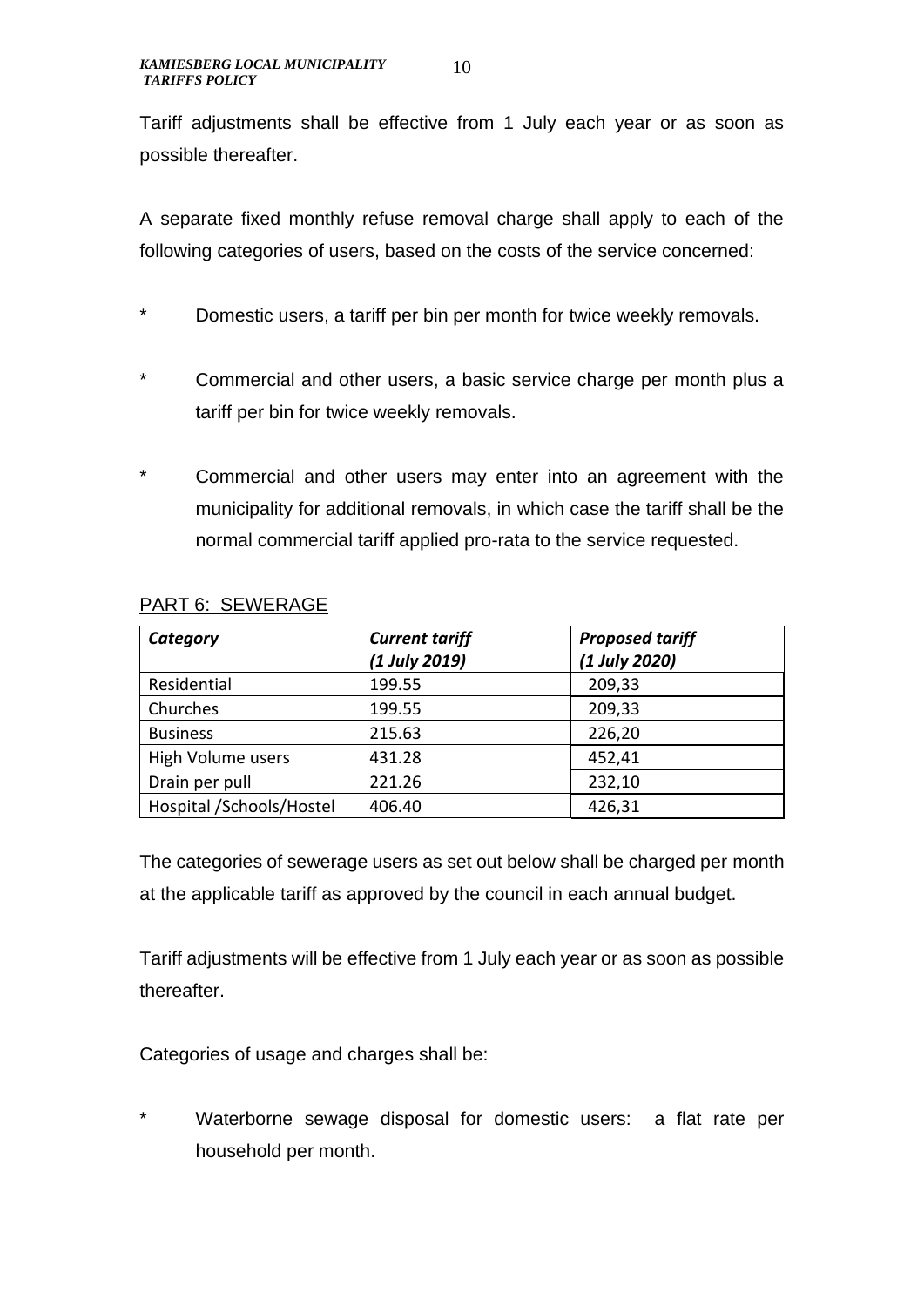- \* Waterborne sewage disposal for commercial and other users: a flat rate per property per month.
- Domestic users and businesses, extraction of septic tanks will be every second month at a flat rate, additional extraction are billed per extraction.

#### PART 6: MINOR TARIFFS

#### All minor tariffs shall be standardised within the municipal region.

All minor tariffs shall be approved by the council in each annual budget, and shall, when deemed appropriate by the council, be subsidised by property rates and general revenues, particularly when the tariffs will prove uneconomical when charged to cover the cost of the service concerned, or when the cost cannot accurately be determined, or when the tariff is designed purely to regulate rather than finance the use of the particular service or amenity.

All minor tariffs over which the municipality has full control, and which are not directly related to the cost of a particular service, shall annually be adjusted at least in line with the prevailing consumer price index, unless there are compelling reasons why such adjustment should not be effected.

The following services shall be considered as subsidised services, and the tariffs levied shall cover a reasonable percentage of the annual operating expenses budgeted for the service concerned:

- \* graves
- commonage fees
- caravan parks
- rentals for the use of municipal halls (subject to the municipality's standing conditions for the hire of halls).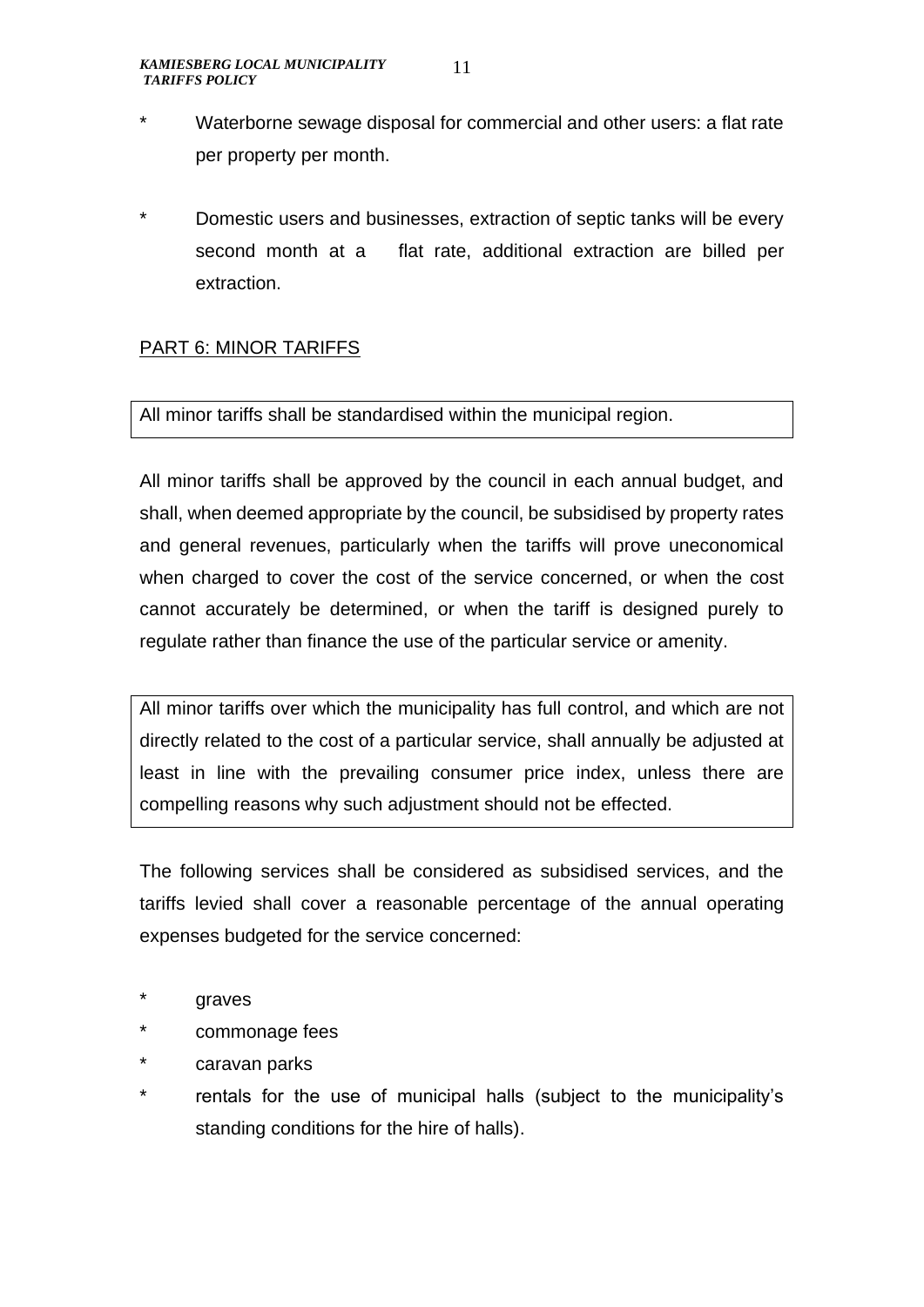The following service shall be considered as a community service, and purely nominal tariffs shall be levied for its use:

rentals for the use of municipal sports facilities.

The following services shall be considered as economic services, and the tariffs levied shall cover as near as possible the budgeted annual operating expenses of the service concerned:

- \* building plan fees
- hire of chemical toilets
- \* cleaning of stands
- damage to municipal property
- \* water, sewerage: new connexion fees
- search fees
- \* copies of valuation roll
- \* copies of estimates
- \* rezoning applications (sliding scale escalating according to size of property to be rezoned)
- \* special consent use applications
- \* applications for relaxation of building lines
- clearance certificates.

The following charges and tariffs shall be considered as regulatory or punitive, as the case may be, and shall be determined as appropriate in each annual budget:

- \* fines for lost or overdue library books and other items
- \* animal pound fees
- \* water: disconnexion and reconnexion fees
- \* penalty charges for the submission of dishonoured, stale, post-dated or otherwise unacceptable cheques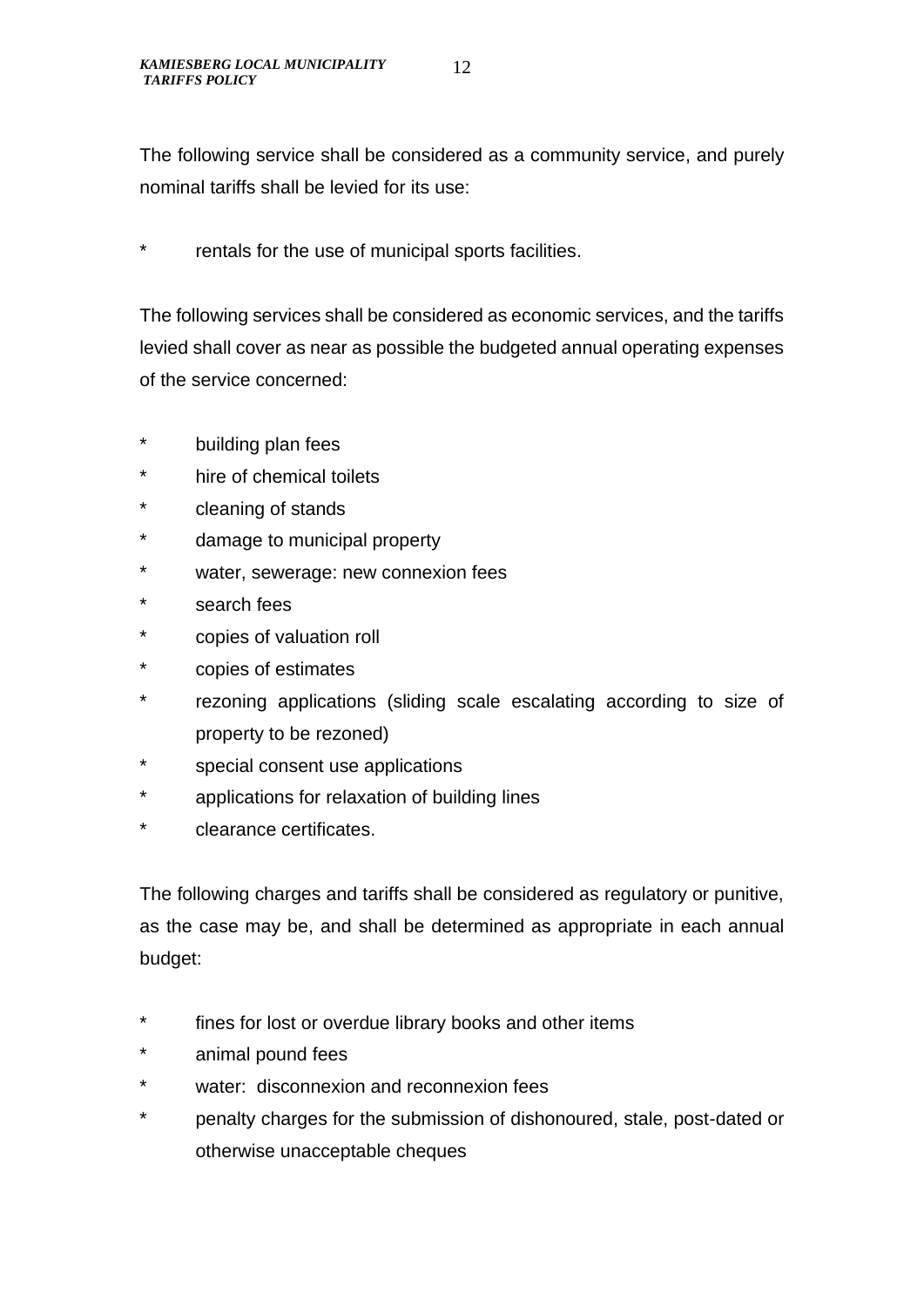\* penalty and other charges imposed in terms of the approved policy on credit control and debt collection.

#### **Method of calculation**

These tariffs will be adjusted annually by increasing the tariff that applied during the previous financial year by a percentage increase as determined by the majority councillors present at the meeting where the budget is approved

#### PART 8: PROMULGATION OF BY-LAWS AND REVIEW OF POLICY

The council shall ensure that by-laws are promulgated to give effect to its tariffs policy.

The council shall further ensure that this policy is annually reviewed as part of the process of preparing the annual budget, and that any resultant amendments to the policy are consequentially effected in its by-laws.

#### PART 9: ANNEXURE: LEGAL REQUIREMENTS

#### SECTION I: WATER SERVICES ACT NO. 108 OF 1997

#### SECTION 10: NORMS AND STANDARDS FOR TARIFFS

A municipality, in its capacity as a water services institution, must apply a tariff for water services which is not substantially different from any norms and standards which the Minister of Water Affairs and Forestry, with the concurrence of the Minister of Finance, has prescribed in terms of the present Act.

#### SECTION 21: BY-LAW

A municipality, in its capacity as water services authority, must make by-laws which contain conditions for the provision of water services, and which provide for at least the following (inter-alia):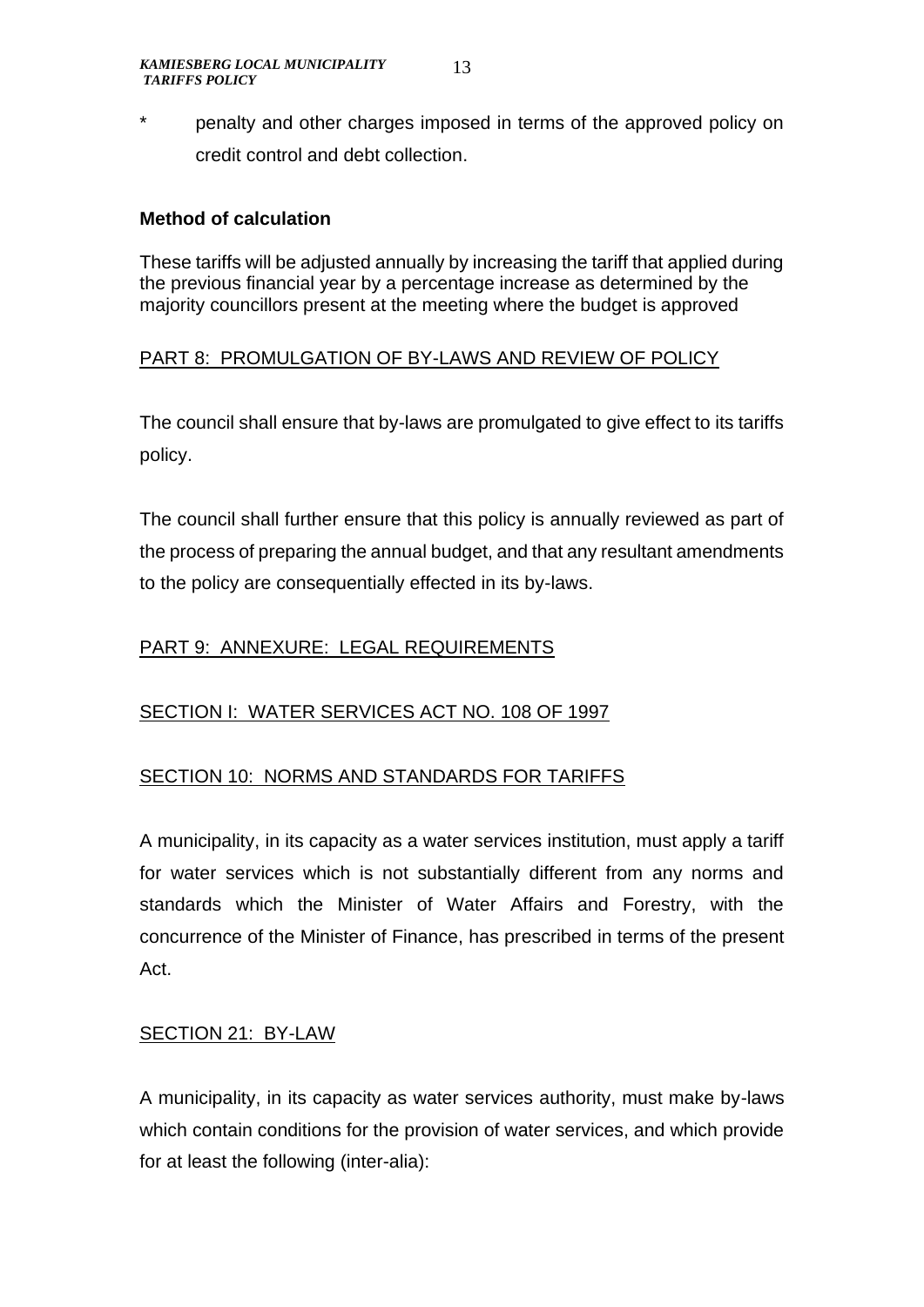- the standard of the services;
- the technical conditions of supply, including quality standards, units or standards of measurement, the verification of meters, acceptable limits of error and procedures for the arbitration of disputes relating to the measurement of water services provided;
- the determination and structure of tariffs in accordance with Section 10 of the present Act.

If the municipality, in its capacity as water services authority, has imposed conditions under which water services are provided, such conditions must be accessible to consumers and potential consumers.

If the municipality, in its capacity as water services authority, provides water for industrial use, or controls a system through which industrial effluent is disposed of, it must make by-laws providing for at least the following:

- the standards of the service:
- the technical conditions of provision and disposal;
- the determination and structure of tariffs.

## SECTION II: LOCAL GOVERNMENT: MUNICIPAL SYSTEMS ACT NO. 32 OF 2000

#### SECTION 74: TARIFF POLICY

The council of a municipality must adopt and implement a tariff policy on the levying of fees for the services provided by the municipality itself or by way of service delivery agreements.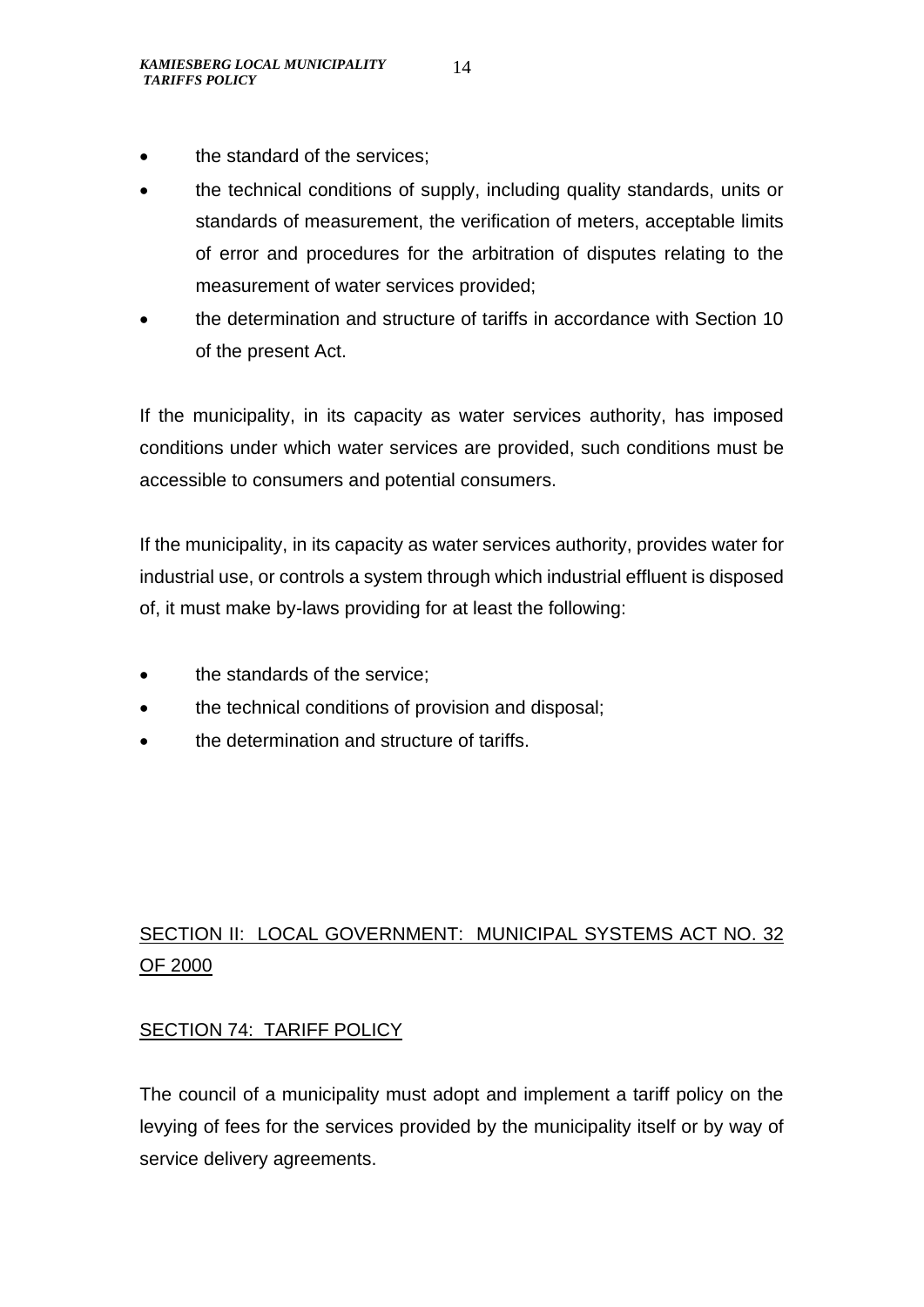Such policy must comply with the provisions of the present Act and any other applicable legislation.

Such tariff policy must reflect at least the following principles:

- that users of municipal services must be treated equitably in the application of the municipality's tariffs;
- that the amount individual users pay for services must generally be in proportion to the use of such services;
- that poor households must have access to at least basic services through tariffs which cover only operating and maintenance costs, special tariffs or lifeline tariffs for low levels of use or consumption of services or for basic levels of services, or any other direct or indirect method of subsidisation of tariffs for poor households;
- that tariffs must reflect the costs reasonably associated with rendering the service, including capital, operating, maintenance, administration and replacement costs, and interest charges;
- that tariffs must be set at levels that facilitate the financial sustainability of the service, taking into account subsidisation from sources other than the service concerned;
- that provision may be made in appropriate circumstances for a surcharge on the tariff for a service;
- that provision may be made for the promotion of local economic development through special tariffs for categories of commercial and industrial users;
- that the economic, efficient and effective use of resources, the recycling of waste, and other appropriate environmental objectives must be encouraged;
- that the extent of subsidisation of tariffs for poor households and other categories of users must be fully disclosed.